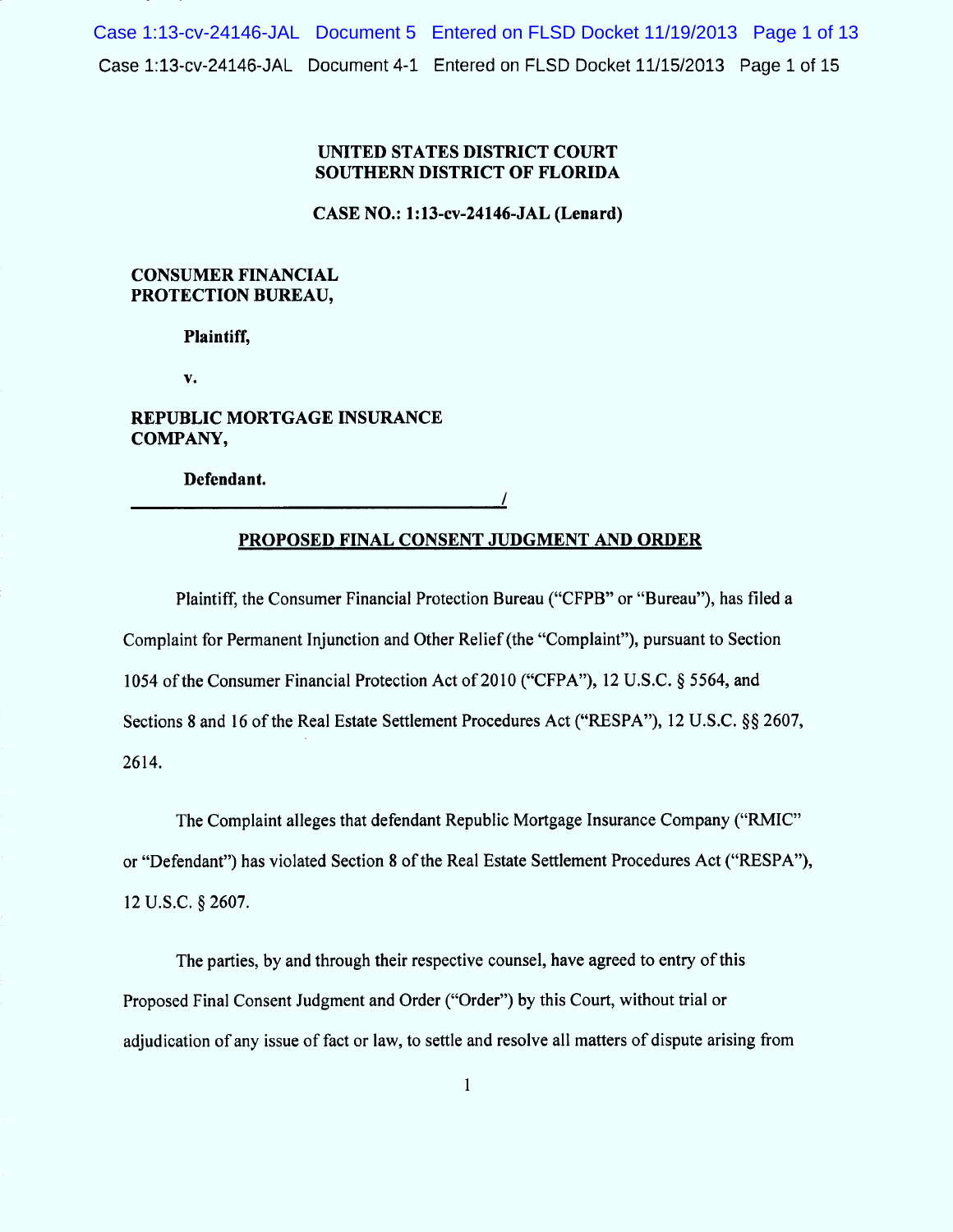Case 1:13-cv-24146-JAL Document 4-1 Entered On FLSD Docket 11/15/2013 Page 2 of 15 Case 1:13-cv-24146-JAL Document 5 Entered on FLSD Docket 11/19/2013 Page 2 of 13

the conduct alleged in the Complaint. Defendant waives all rights to seekjudicial review or otherwise challenge or contest the validity of this Order, and Defendant waives any right that may arise under the Equal Access to Justice Act, 28 U.S.C. § 2412. Defendant has waived service of the Summons and Complaint.

The parties having requested the Court to enter this Order, it is therefore ORDERED, ADJUDGED, and DECREED as follows:

### **FINDINGS**

 $1.$ This Court has jurisdiction of the subject matter of this case and has jurisdiction over Defendant. Venue in this District is proper.

2. The Complaint states a claim upon which relief may be granted under Section 8 of RESPA, 12 U.S.C. § 2607, and Sections 1054 and 1055 of the CFPA, 12 U.S.C. §  $$564$  and 5565.

 $3.$ The Bureau and RMIC stipulate and agree to entry of this Order, without trial or final adjudication of any issue of fact or law, to settle and resolve all matters in dispute arising from the conduct of the Defendant alleged in the Complaint to the date of entry of this Order. This settlement does not settle or resolve any matters not alleged in the Complaint. RMIC has consented to entry of this Order without admitting or denying any of the allegations set forth in the Complaint.

4. The parties intend that this Order a) not be an adjudication of any fact or legal conclusion, and b) not have any preclusive effect in any other action or proceeding. By agreeing

2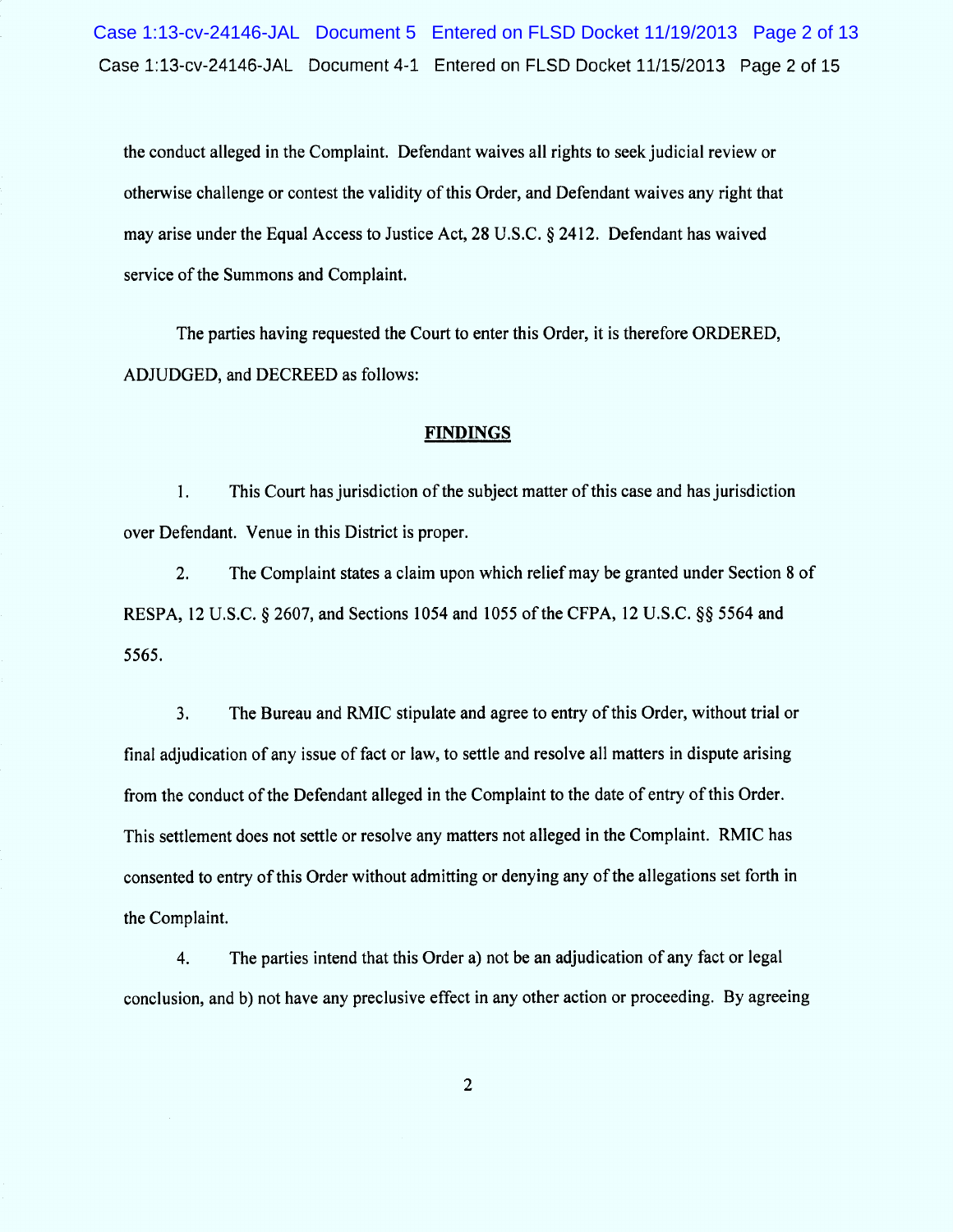Case 1:13-cv-24146-JAL Document 4-1 Entered on FLSD Docket 11/15/2013 Page 3 of 15 Case 1:13-cv-24146-JAL Document 5 Entered on FLSD Docket 11/19/2013 Page 3 of 13

to the entry of this Order, RMIC is not making any evidentiary admissions of liability for the specific practices alleged in the Complaint.

5. The relief provided in this Order is appropriate and available pursuant to Sections 1054 and 1055 of the CFPA, 12 U.S.C. §§ 5564 and 5565, and Sections 8 and 16 of RESPA, 12 U.S.C. §§ 2607 and 2614.

6. Entry of this Order is in the public interest.

#### **DEFINITIONS**

For the purpose of this Order:

A. "Captive Mortgage Reinsurance Arrangement" shall refer to any contract, agreement, or other business arrangement to which RMIC is or was a party, pursuant to which a Lender or Lender affiliate reinsures any portion of mortgage insurance provided by RMIC on any federally related mortgage loan, as defined by RESPA and its implementing regulations, in exchange for a percentage of premiums paid for that mortgage insurance coverage, and any actions necessitated by, attendant or ancillary to the execution of such an agreement and its provisions, including but not limited to (1) the referral of borrowers to RM IC in connection with loans originated by Lenders, (2) the creation or operation of one or more Lender affiliates to provide reinsurance services to RMIC or other mortgage insurance providers, (3) the receipt by or through such Lender affiliate or affiliates of some portion of the premiums paid by borrowers to RMIC or other forms of payment in connection with such Ioans, and (4) any other services provided pursuant to such an agreement.

B. The "Company" or "RMIC" means Republic Mortgage Insurance Company and its successors and assigns, by whatever names they might be known.

 $\overline{\mathbf{3}}$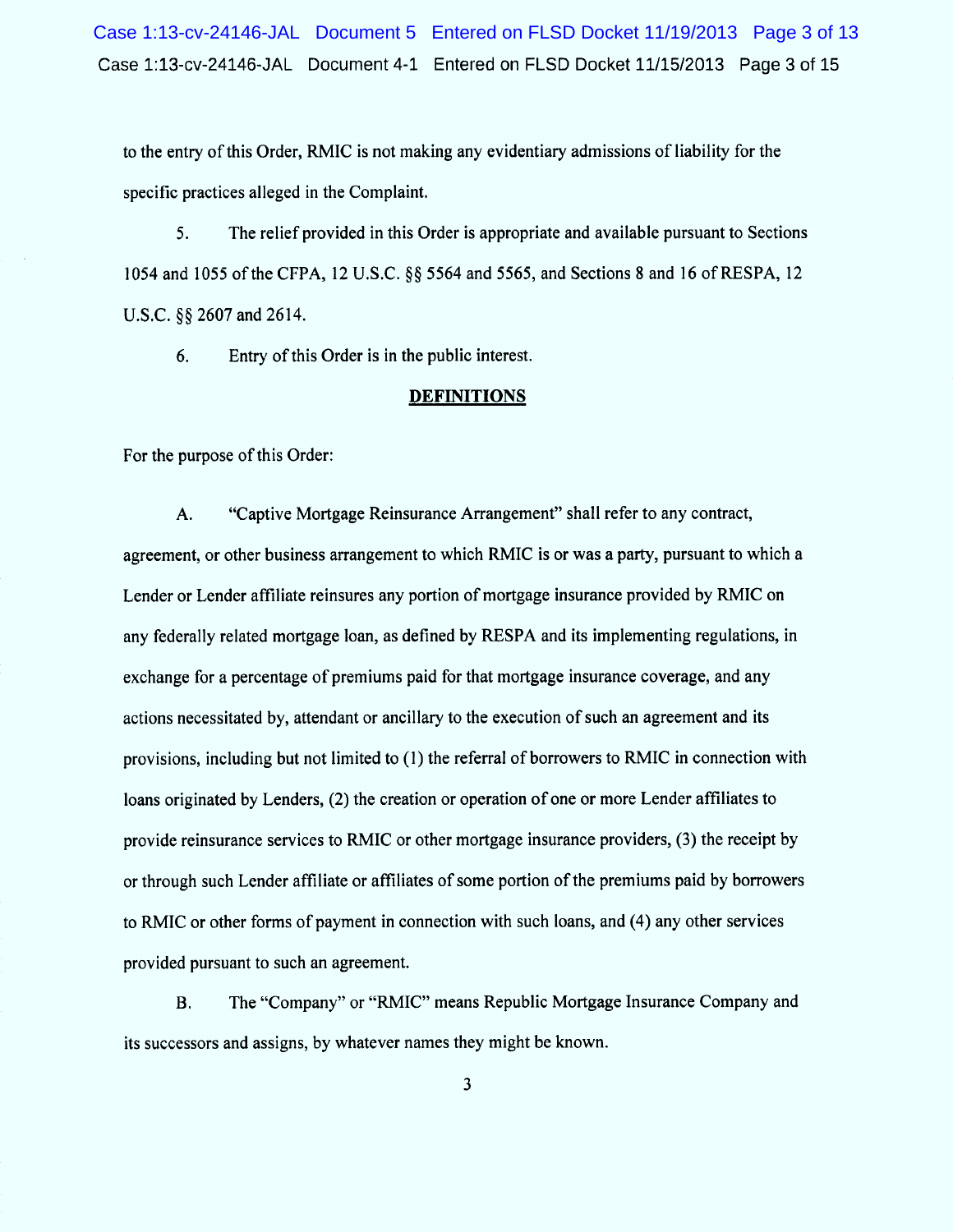C. "Captive Trust" means any trust used in connection with a Captive Mortgage Reinsurance Arrangement to which RMIC is a party, including any accounts, funds, or property held in the name of such trust.

D. "Lender(s)" means any and all entities that offer or provide residential mortgage loans.

E. "Captive Reinsurer" means any Lender or affiliate thereof that reinsures mortgage insurance pursuant to a Captive Mortgage Reinsurance Arrangement.

## **ORDER**

### I. PROHIBITED CONDUCT

IT IS THEREFORE ORDERED THAT that RMIC, its affiliates, officers, agents, representatives, and employees, and all other persons or entities in active concert or participation with it who receive actual notice of this Order by personal service or otherwise, directly or through any corporation, subsidiary, division, or other device, are hereby permanently restrained and enjoined from:

A. Except as otherwise expressly provided herein, participating in any Captive Mortgage Reinsurance Arrangement ("Arrangement") for a period of ten years from the date of entry of this Order, by:

- $1.$ Entering into any such new Arrangement;
- Revising, or agreeing to revise, including by failing to object upon being given notice, any existing Arrangement without the prior written consent of the Bureau, except that such consent shall not be necessary in the case of purely ministerial or clerical changes, provided that the Bureau is given a copy of all documents 2.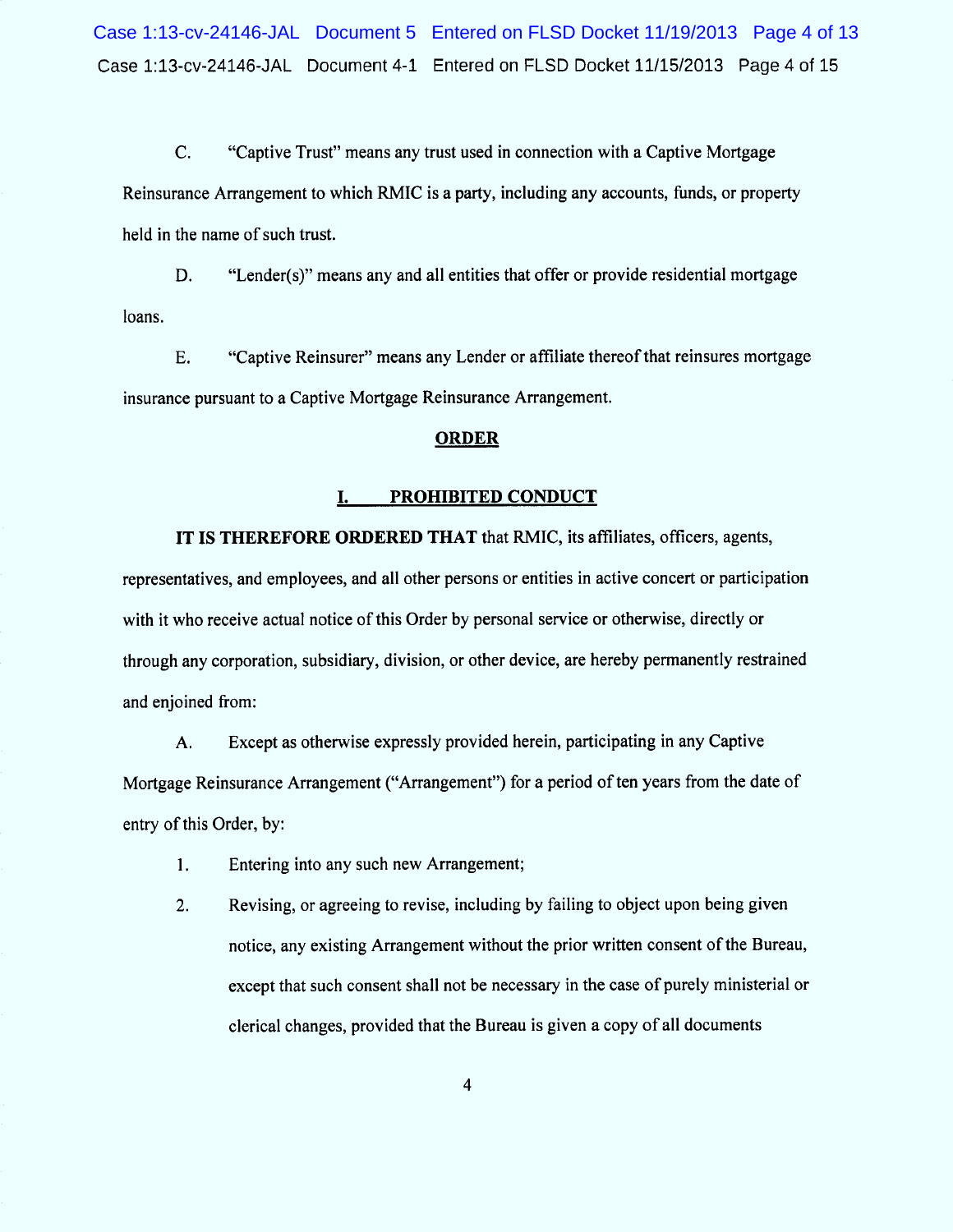retlecting any such changes no fewer than thirty (30) days before they take effect; or

Obtaining reinsurance from a Captive Reinsurer on any new mortgage transactions after the date of entry of this Order. 3.

Nothing in this Order shall be construed, however, as preventing the ceding of premiums on policies originated as of, and subject to Arrangements already in existence as of, the date of entry of this Order.

B. Giving any thing of value to any person pursuant to an agreement that mortgage insurance business shall be referred by such person to RMIC, in violation of Section 8 of RESPA, 12 U.S.C.  $\S$  2607, and its implementing regulations.

 $C_{\cdot}$ Failing to comply with any provision of RESPA, 12 U.S.C.  $\S$  2601 *et seq.*, and its implementing regulations.

IT IS FURTHER ORDERED THAT RMIC, its affiliates, officers, agents, servants, representatives, and employees, and all persons in active concert or participation with it who receive actual notice of this Order by personal service or otherwise, will:

D. Relinquish to the CFPB any and all rights possessed by RMIC to receive, claim, or utilize any funds held in any Captive Trust pursuant to any existing Captive M ortgage Reinsurance Arrangement, except for the purpose of reimbursing RMIC for reinsurance claims that have accrued or will accrue under the terms of any Captive Mortgage Reinsurance Arrangement; for the purpose of obtaining reinsurance credit against loss reserves; or for the purpose of paying RMIC ceding commissions due under any such Arrangement in force as of the date of entry of this Order.

5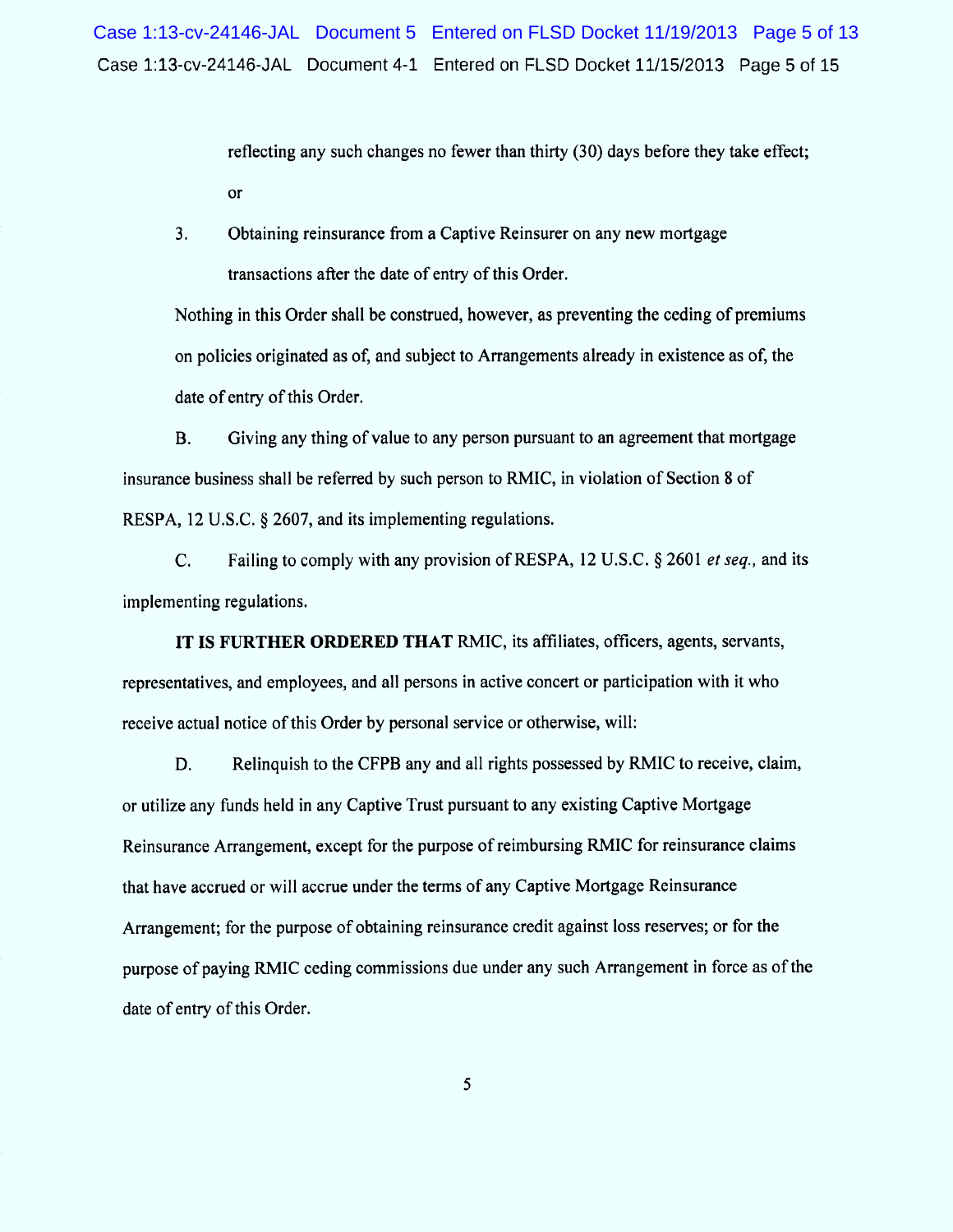Case 1:13-cv-24146-JAL Document 4-1 Entered on FLSD Docket 11/15/2013 Page 6 of 15 Case 1:13-cv-24146-JAL Document 5 Entered on FLSD Docket 11/19/2013 Page 6 of 13

IT IS FURTHER ORDERED THAT RMIC, its officers, agents, servants, and employees, hereby waive any and all claims or defenses of RMIC to resist enforcement of or monitoring for compliance with this Order on the ground that the CFPB lacks authority to undertake such enforcement or monitoring,

#### II. CIVIL MONEY PENALTY

IT IS FURTHER ORDERED that by reason of the alleged violations of law or regulations as set forth in the Complaint, and after taking into account the appropriateness of the penalty with respect to the financial resources and good faith of RM IC, the gravity of the conduct by RM IC, the severity of the risks to and losses of consumers, the history of previous conduct by RMIC, and such other matters as justice may require, pursuant to section 1055(c) of the CFPA, 12 U.S.C.  $\frac{5565(c)}{RMC}$  shall pay a total civil money penalty of \$100,000 (onehundred thousand dollars) to the CFPB within thirty  $(30)$  days after the date of entry of this Order, in accordance with section 1017(d) of the CFPA, 12 U.S.C.  $\S$  5497(d), as directed by the CFPB. RM IC shall pay such civil money penalty itself, and is prohibited from seeking or accepting indemnification from such payment from any third party.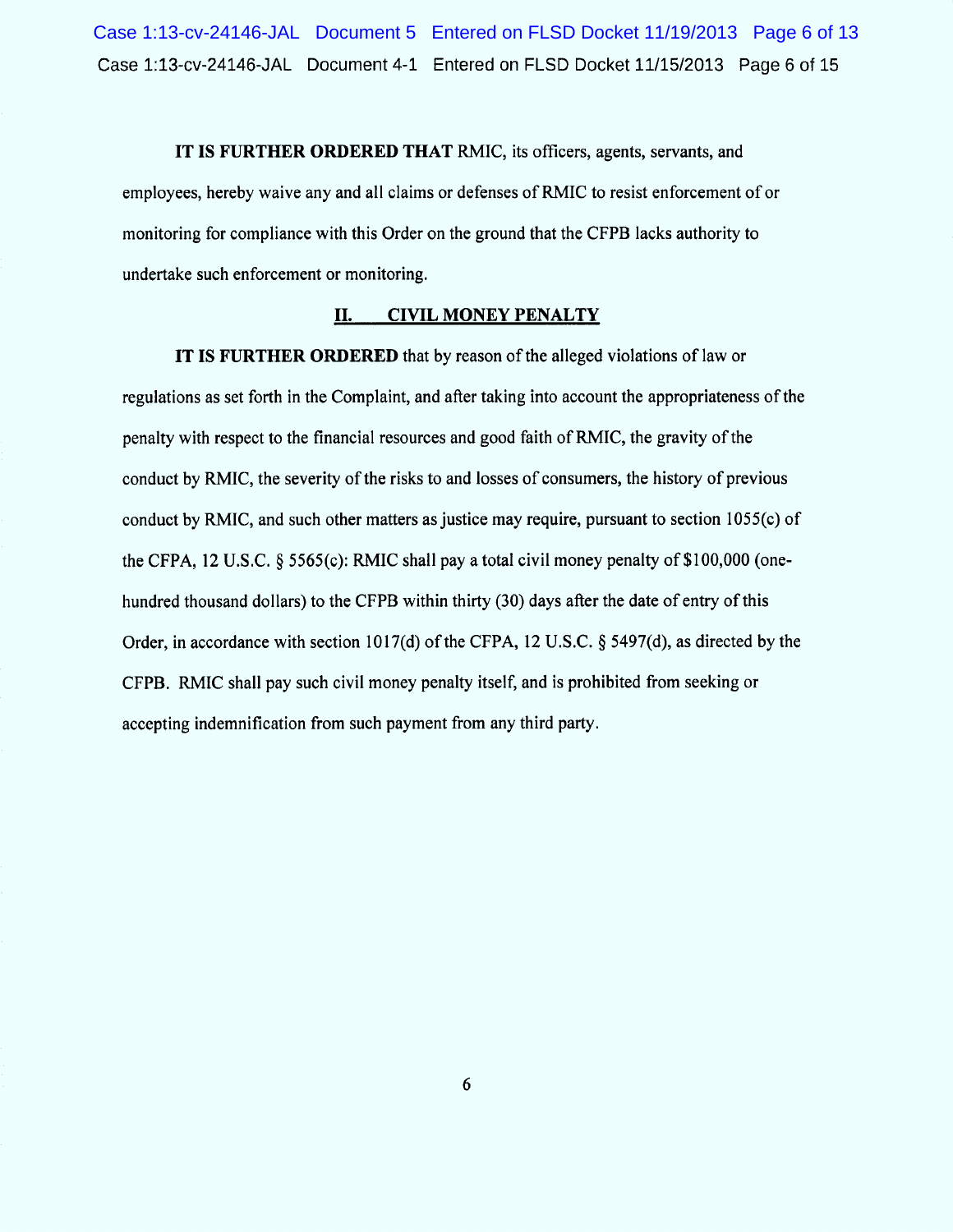case 1:13-cv-24146-JAL Document 4-1 Entered on FLSD Docket 11/15/2013 Page 7 of 15 Case 1:13-cv-24146-JAL Document 5 Entered on FLSD Docket 11/19/2013 Page 7 of 13

#### 111. NOTIFICATION AND REPORTING REQUIREMENTS

## A. CIVIL INVESTIGATIVE DEMANDS

IT IS FURTHER ORDERED that, in connection with any Civil Investigative Demand (EClD'') or subpoena issued in any investigation, enforcement action, or civil action of the Bureau related to or associated with the transactions or the occurrences that are the subject of the Complaint, RMIC shall comply as promptly as reasonably practicable to any such CID or subpoena.

## B. DATA

IT IS FURTHER ORDERED that, to facilitate consumer redress, RMIC shall provide the Bureau Or its designated agent, within sixty (60) calendar days after receiving a written request by the Bureau or its designated agent, with all information reasonably required to administer payment of any funds pursuant to Section 1017(d) of the CFPA. RMIC shall use its best efforts to provide a complete electronically stored data set in a compatible format (asreasonably determined by the Bureau or its agent).

#### C. COMPLIANCE MONITORING

IT IS FURTHER ORDERED that, for the purposes of monitoring compliance with this Order:

> Within sixty (60) days of receipt of written notice from the CFPB, RMIC shall submit written reports, sworn to under penalty of perjury; produce documents for inspection and copying in the form and format by which they are maintained by RMIC; and make available a designated representative of RMIC to appear for deposition.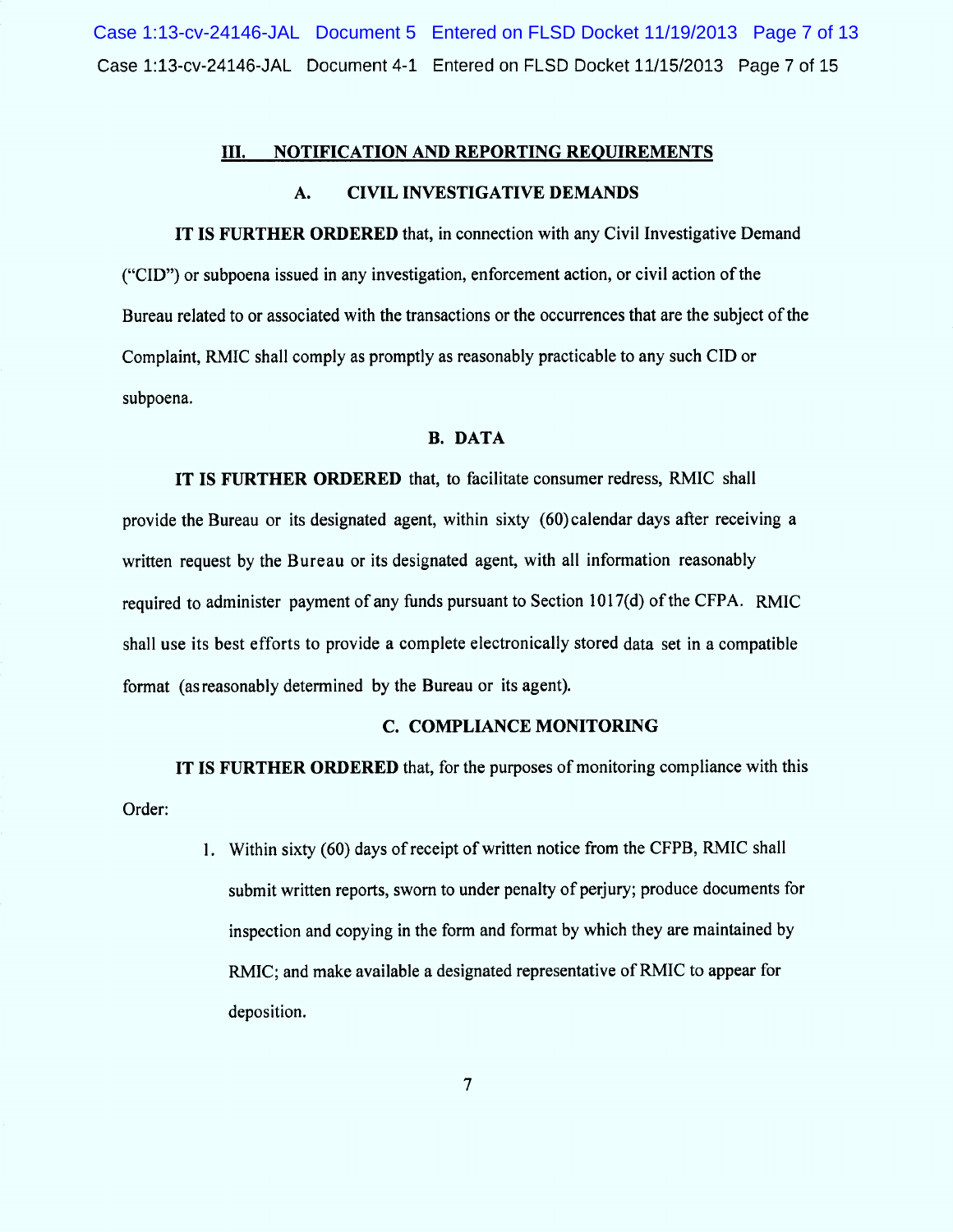- 2. ln addition, the CFPB is authorized to use any or al1 lawful means to monitor compliance with this Order, including, but not limited to, obtaining documents, information, answers to questions, or sworn testimony from any person without further leave of the Court, and using any of the procedures available to the CFPB pursuant to the provisions of Section 1052 of the CFPA.
- 3. RMIC shall permit the CFPB to interview any employer, consultant, independent contractor, representative, agent, or employee who has agreed to such an interview, relating in any way to any conduct subject to this Order. The interview shall occur at a mutually agreeable time and place and the person interviewed may have counsel present upon their request.

## D. COMPLIANCE REPORTING

IT IS FURTHER ORDERED that for the purpose of assessing RMIC's compliance with this Order:

1. For a period of four (4) years from the date of entry of this Order, RMIC shall notify the CFPB of any changes in corporate structure that may affect compliance obligations arising under this Order, including but not limited to a dissolution, assignment, sale, merger, or other action that would result in the emergence of a successor entity; the creation or dissolution of a subsidiary, parent, or affiliate that engages in any acts or practices subject to this Order, expressly to include, without limitation, the sale of private mortgage insurance; the filing of a bankruptcy petition; or a change in the corporate name or address, at least thirty (30) days prior to such change, *provided that*, with respect to any proposed change in the corporation about which RMIC learns less than thirty (30) days prior to the date such action is to take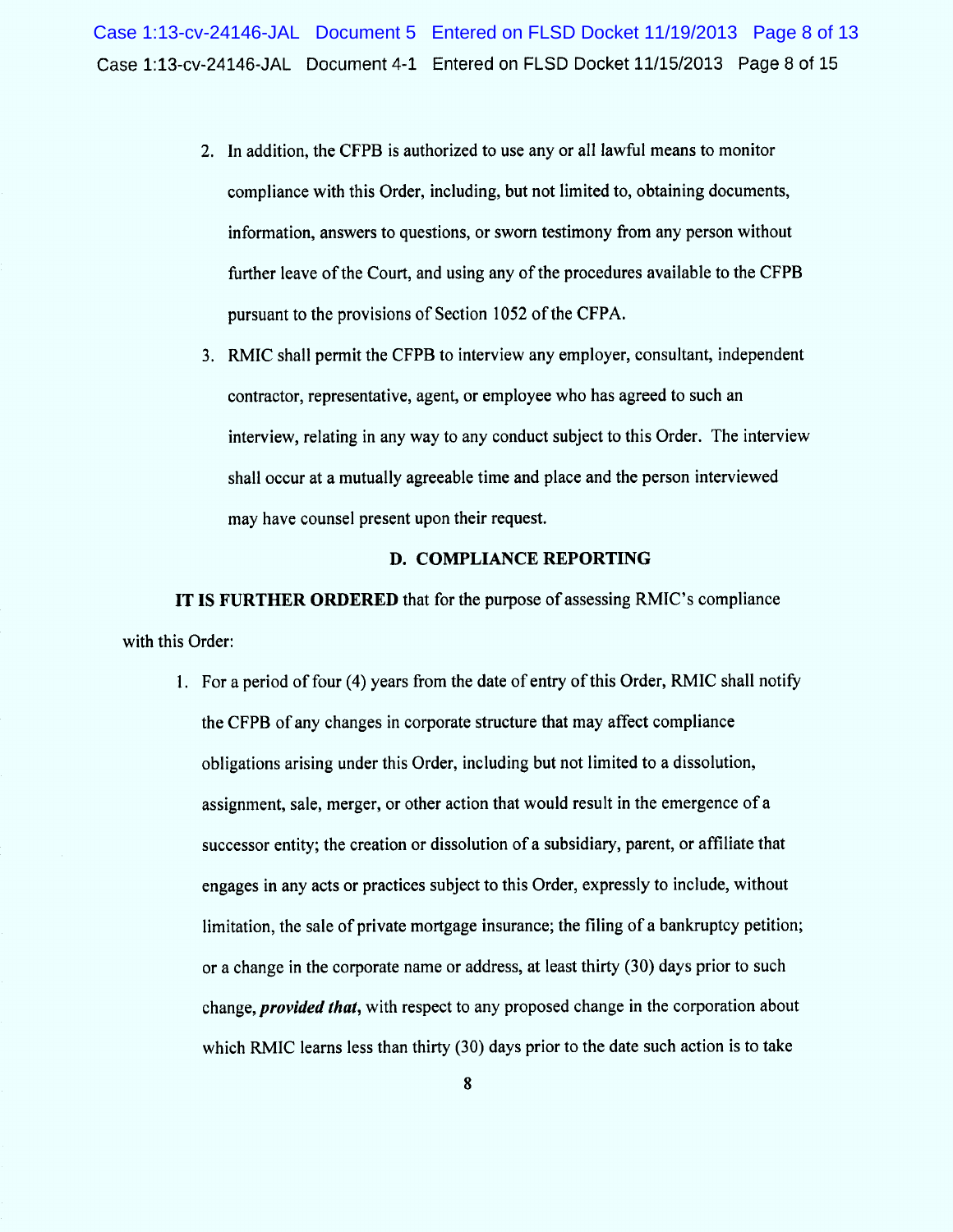Case 1:13-cv-24146-JAL Document 4-1 Entered On FLSD Docket 11/15/2013 Page 9 of 15 Case 1:13-cv-24146-JAL Document 5 Entered on FLSD Docket 11/19/2013 Page 9 of 13

> place, RM IC shall notify the CFPB as soon as it is practicable after obtaining such knowledge.

- 2. One-hundred eighty (180) days after the date of entry of this Order and annually on this date until such time as each and every one of the Captive Trusts are terminated, ended, or otherwise closed, RMIC shall provide a written report to the CFPB, sworn to under penalty of perjury, setting forth in detail the manner and form in which it has complied and is complying with this Order since entry of this Order, or during the most recent annual period, as appropriate. This report shall include, but not be limited to:
	- a) The balance of all funds held in any Captive Trust;
	- b) The amount of all payments, funds, or other disbursements received by RMIC during the preceding year (or, in the case of the first such report, six months) pursuant to any existing Captive Mortgage Reinsurance Arrangement for the purpose of reimbursement for reinsurance claims;
	- c) The amount of all payments, funds, or other disbursements that RMIC projects or anticipates it may claim within the subsequent year pursuant to any existing Captive Mortgage Reinsurance Arrangement for the purpose of reimbursement for reinsurance claims;
	- d) Confirmation that RMIC has exercised for the benefit of the CFPB any and al1 rights, if any, previously possessed by it under any Captive Mortgage Reinsurance Arrangement to obtain any other funds held within any Captive Trust, other than funds held within a Captive Trust for any purpose permitted in Section I.D above, notified all parties to the Captive Mortgage Reinsurance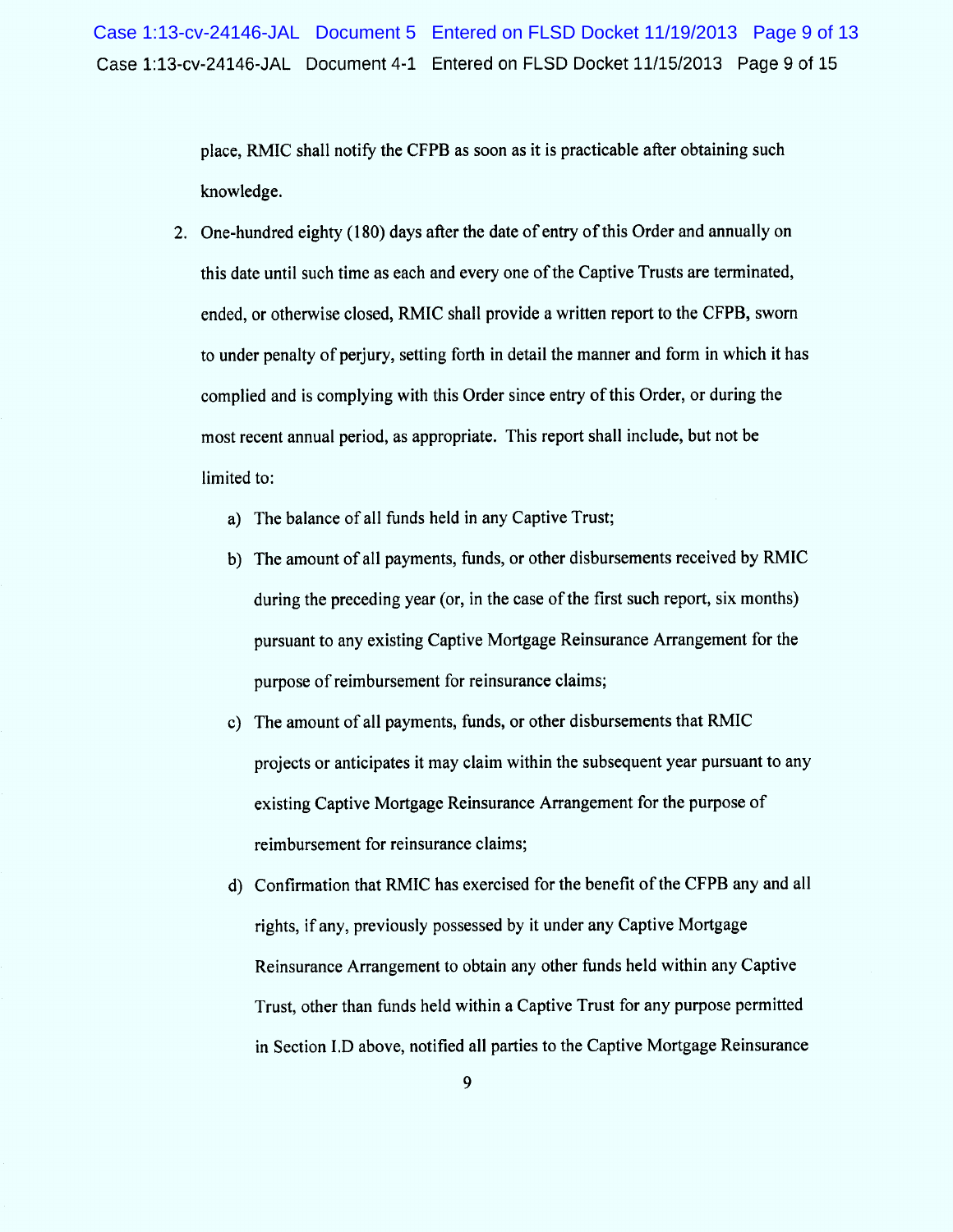Case 1:13-cv-24146-JAL Document 4-1 Entered on FLSD Docket 11/15/2013 Page 10 of 15 Case 1:13-cv-24146-JAL Document 5 Entered on FLSD Docket 11/19/2013 Page 10 of 13

> Arrangement that it has relinquished any continuing rights over such funds to the CFPB, and the amount of any such funds obtained and delivered to the CFPB;

- e) The amount of all payments, funds, or other disbursement paid or ceded by RMIC pursuant to any existing Captive Mortgage Reinsurance Arrangement;
- 9 The amount of all payments, funds, or other disbursements that RMIC projects or anticipates it may pay or cede within the subsequent year pursuant to any existing Captive Mortgage Reinsurance Arrangement;
- g) Any changes required to be reported under subparagraph 1 of this Section; and
- h) A copy of each acknowledgement of receipt of this Order, obtained pursuant to Section V of this Order.
- 3. For a period of ten (10) years from the date of entry of this Order, beginning one year from the date of entry of this Order, and each year thereafter, RMIC shall certify in writing to the CFPB that, since the date of entry of this Order, RMIC has complied with subsection A of Section I of this Order.
- 4. For the purposes of this Order, RMIC shall, unless otherwise directed by the CFPB's authorized representatives, mail all written notification to the CFPB via Federal

Express, to:

Consumer Financial Protection Bureau ATTENTION: Enforcement Director 1700 G Street NW Washington, D.C. 20552

RE: CFPB v. RMIC, File No. 2011-0024-002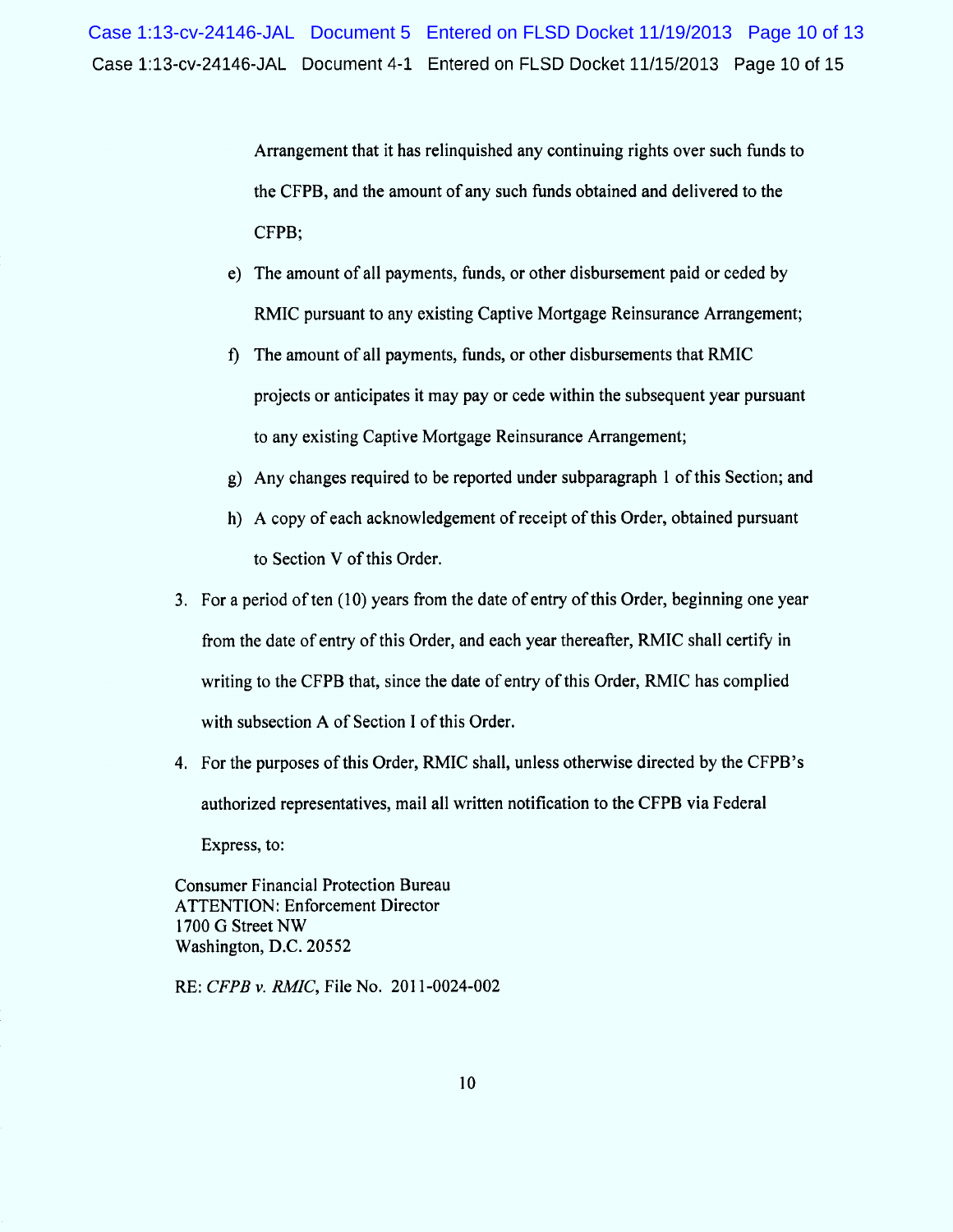Case 1:13-cv-24146-JAL Document 4-1 Entered on FLSD Docket 11/15/2013 Page 11 of 15 Case 1:13-cv-24146-JAL Document 5 Entered on FLSD Docket 11/19/2013 Page 11 of 13

### IV. RECORD-KEEPING PROVISION

IT IS FURTHER ORDERED that, for a period of six  $(6)$  years from the date of entry of this Order, RMIC and its successors and assigns shall retain all records and documents necessary to demonstrate full compliance with this Order, including but not limited to:

A. All contracts reflecting reinsurance policies or arrangements sought or obtained by RM IC following the date of this Order, or otherwise in force as of the date of this Order.

B. A1l copies of acknowledgements of receipt of this Order required by Section V, and all reports submitted to the CFPB pursuant to Section III.

C. A1l customer files, including any records of customer complaints, on accounts including Captive Mortgage Reinsurance Arrangements.

D. A11 records of any reinsurance claims pursued by the Company under a Captive Mortgage Reinsurance Arrangement, the disposition of those claims, and a complete accounting of all funds received by RMIC in connection with those claims.

### V. DISTRIBUTION OF ORDER

IT IS FURTHER ORDERED that, during the ten (10) years after entry of this Order, RMIC shall deliver a copy of this Order to all principals, officers, and directors. RMIC must also deliver copies of this Order to all of its employees, agents, and representatives who had responsibilities or business duties relating to Captive Mortgage Reinsurance Arrangements. RMIC must also deliver copies of this Order to all of its employees, agents, or representatives who are engaged in or otherwise responsible for compliance with this Order. RMIC shall deliver this Order to current personnel within thirty (30) days after the date of service of this Order, and to new personnel or personnel whose responsibilities have changed to include duties covered by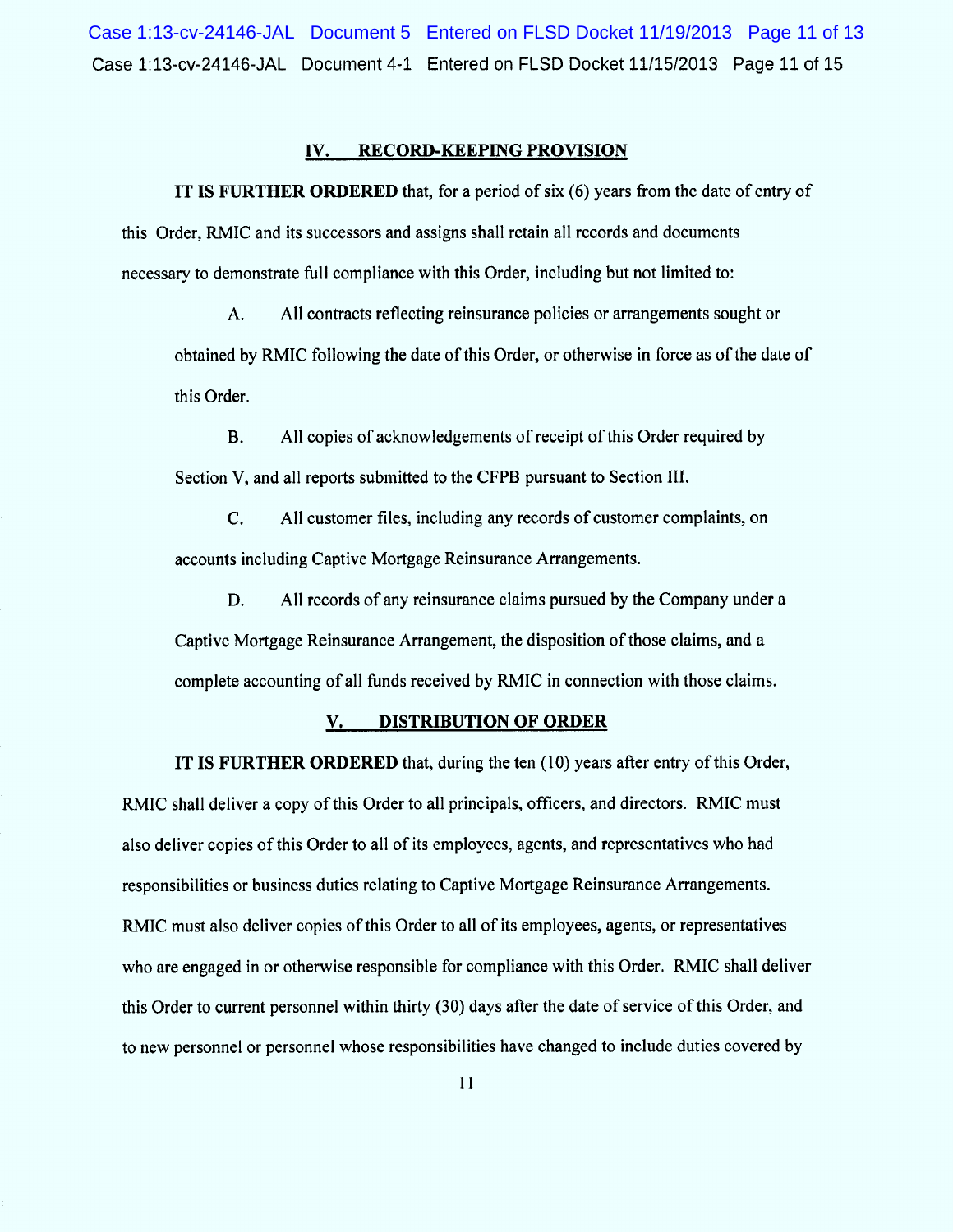Case 1:13-cv-24146-JAL Document 4-1 Entered on FLSD Docket 11/15/2013 Page 12 of 15 Case 1:13-cv-24146-JAL Document 5 Entered on FLSD Docket 11/19/2013 Page 12 of 13

this Order, within thirty (30) days aher the person assumes such position or responsibilities. RMIC must secure a signed and dated statement acknowledging receipt of this Order within thirty (30) days of delivery from all persons receiving a copy of this Order under this Section.

#### VI. ACKNOWLEDGMENT OF RECEIPT OF ORDER

IT IS FURTHER ORDERED that RMIC, within thirty (30) days of receipt of this Order as entered by the Court, must submit to the CFPB a duly sworn statement acknowledging receipt of this Order.

#### VII. RELEASE

The CFPB releases and discharges RMIC, and its parent, affiliates, directors, officers, agents, servants and employees from all potential liability that has been or might have been asserted by the CFPB based on the captive m ortgage reinsurance practices described in the Complaint, to the extent such practices occurred prior to the entry of this Order. Notwithstanding the foregoing, the practices alleged in the Complaint may be utilized by the CFPB in future enforcement actions against RMIC and its affiliates, including, without limitation, to establish a pattern or practice of violations or the continuation of a pattern or practice of violations, or to calculate the am ount of any penalty. This release shall not preclude or affect any right of the CFPB to determine and ensure compliance with the terms and provisions of this Order, or to seek penalties for any violations thereof